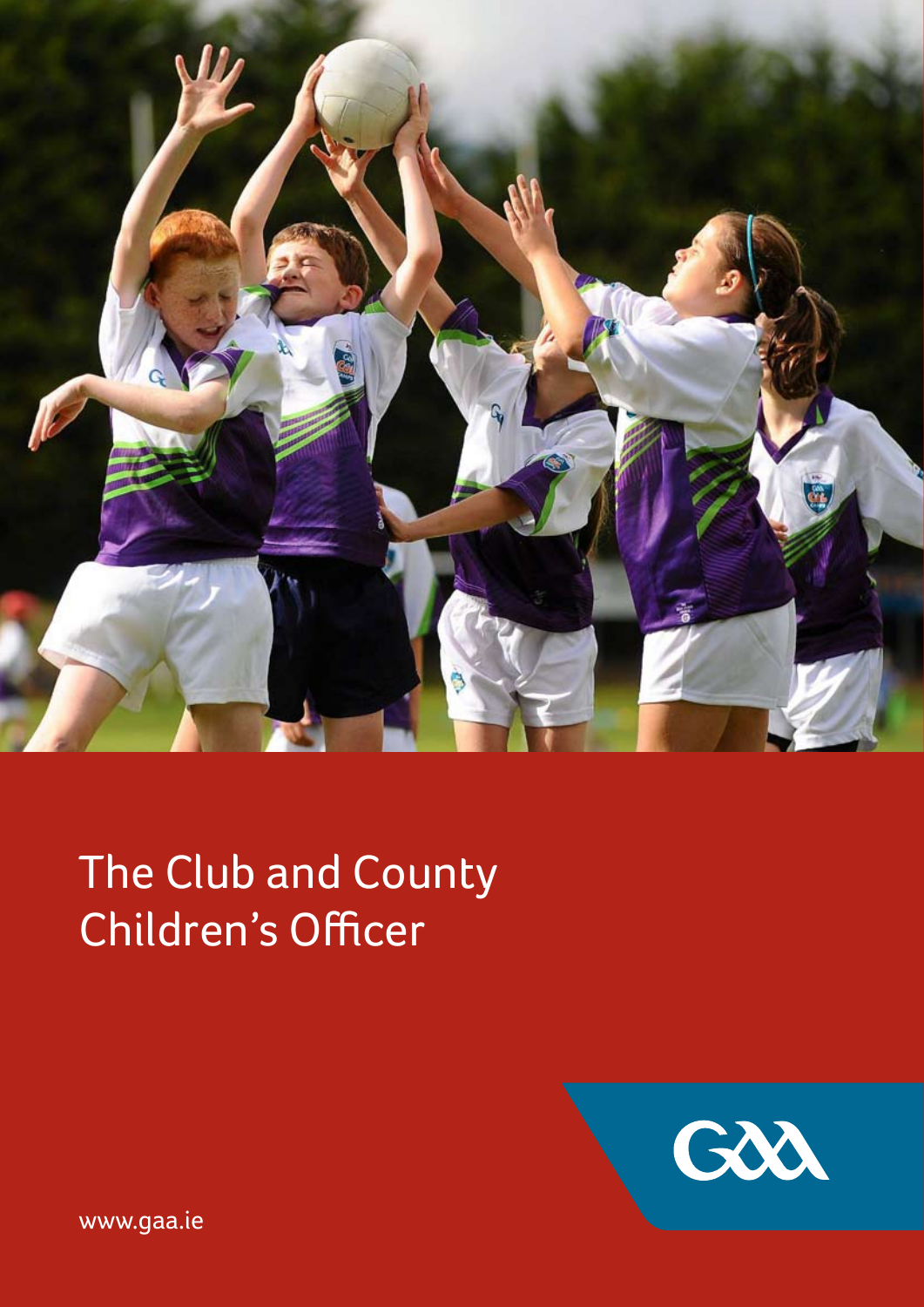## The Club and County Children's Officer

The appointment of a Children's Officers at both Club and County level is an essential element in the creation of a quality atmosphere and establishing a child and youth centered ethos at both Club and County level.

All of the Gaelic Games' Associations are committed to creating and maintaining the safest possible environment for all young people\* who participate in our Gaelic Games and activities. In our work with young people and with adults a number of national policy documents act as a resource to us and govern these commitments:

- A Code of Behaviour when working with underage players - jointly published by the Gaelic Athletic Association, Camogie Association, Ladies Football Association, Rounders Council of Ireland and the Irish Handball Council
- GAA Code of Best Practice in Youth Sport
- GAA Guidelines for Dealing with Allegations of Abuse

The appointment of a Children's Officer at both Club and County level is not just essential but is also a mandatory requirement.

This leaflet, promoted by the Gaelic Athletic Association, Camogie Association, Ladies Football Association, Rounders Council of Ireland and the Irish Handball Council, outlines the roles and responsibilities of the Children's Officer so as to be of assistance to those who undertake such roles.

- Camogie Association's Code of Ethics and Good Practice for Young Players
- Ladies Football Association's Code of Ethics and Good Practice for Young Players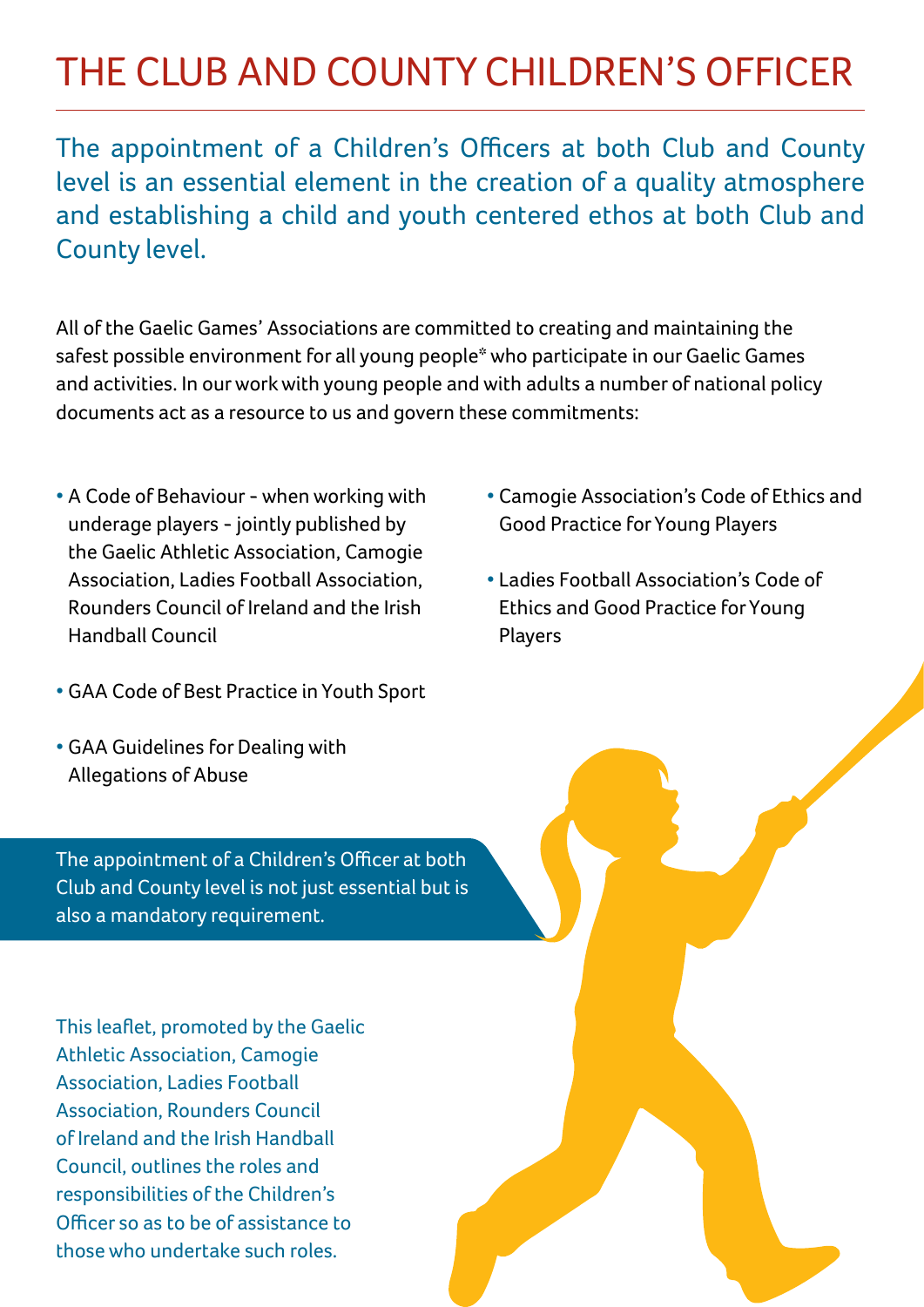The Club Children's Officers shall assist in promoting a child and youth centered ethos in the Club. In their work they shall be the link between the children/young people and the adults within the Club. In their role the Club Children's Officer should:

- Have good communication skills, be approachable and open minded
- Have good knowledge and be familiar with their Child Welfare and Protection Codes and Guidelines
- Have an understanding of relevant child welfare/protection legislation
- Have undertaken a Garda Vetting/Access NI/CRB check relevant to their jurisdiction
- Have attended the relevant awareness training on child welfare and protection and availed of Children's Officer training

### Key role

The key role of the Club Children's Officer is to ensure the implementation and promotion of the relevant Child Welfare Codes and Guidelines for good practice in their Club so as to ensure that young people can participate, enjoy and benefit from our Gaelic Games in safe and enjoyable surroundings.

### Key tasks

- Promote awareness of the relevant Codes of Behaviour and Best Practice within the Club
- Distribute copies of the Joint Code of Behaviour - when working with underage players - at Club level
- Identify the need and facilitate the delivery of Child Protection in Sport Awareness Workshops and other relevant Child Protection and Welfare training within the Club
- Ensure in so far as possible, that all Players, Coaches, Team Mentors, Parents, Guardians, Officials and Spectators adhere to the Joint **Code of Behaviour – when working with underage players**
- Ensure that each under age member signs and submits an annual membership form
- Support the implementation of the **RESPECT** initiative at Club level in cooperation with team personnel, underage members, referees, spectators, parents and guardians
- Influence policy and practice in the Club in order to prioritise young people's needs
- Promote greater consultation with under age players and participation by them in Club activities and planning
- Ensure that there are steps young people may take to express concerns about their sports activities / experiences within the Club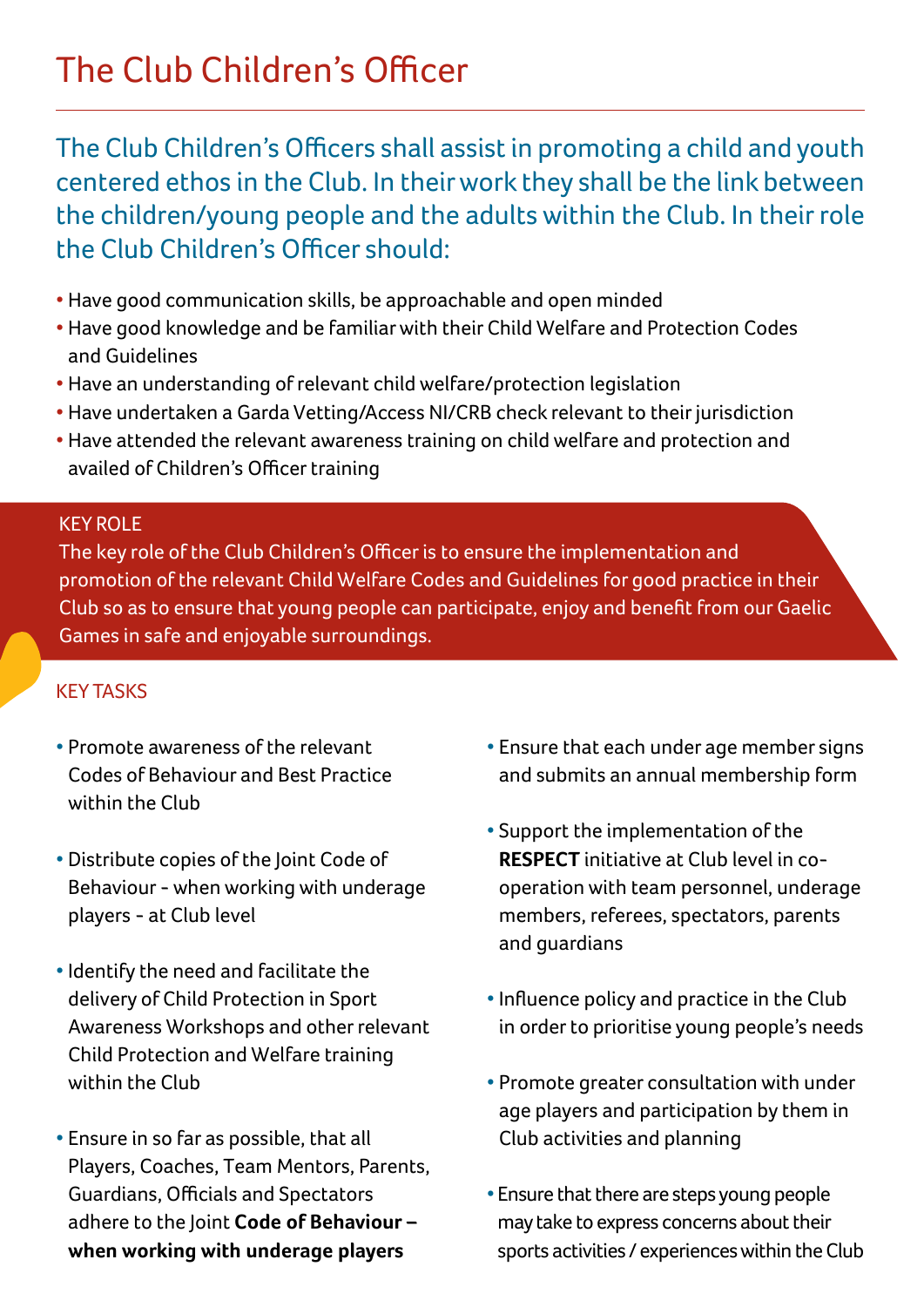- Encourage the involvement of parents/ guardians in organising Club activities
- Develop good practice procedures in the recruitment and selection of persons working with young people in the Club
- Oversee the implementation of Garda Vetting/Access NI/CRB checks, as appropriate, within the Club
- Monitor, in association with team coaches, any significant trends or developments relating to the participation of young people in Gaelic Games and report accordingly to the Club Executive or Management Committee
- Maintain on-going contact with the County Board Children's Officer and with other Club Children's Officers
- Report regularly to the Club Executive as required
- Deal with breaches of the code as per relevant guidelines
- Make referrals of alleged allegations of abuse to the Club Designated Person
- Conduct an annual audit of best practice in child protection and welfare within the Club and report accordingly

### The County Children's Officer

In the context of promoting and implementing our commitment to creating a safe and enjoyable environment for all young people\* who participate in Gaelic Games and activities, County Boards are obliged at the outset to appoint a County Children's Office. The County Children's Officer's should:

- Have good communication skills, be approachable and open minded
- Be familiar with their Child Welfare and Protection Codes and Guidelines
- Have undertaken a Garda Vetting/Access NI/CRB check relevant to their jurisdiction
- Have attended the relevant basic awareness training on child welfare and protection and Children's Officer training
- Be familiar with relevant child welfare/protection legislation
- Have a commitment to attend other relevant training as required
- Have the confidence of all Clubs and in the particular of Club Children's Officers within the County

### KFY ROLF

The key role of the County Children's Officer is to oversee the implementation and promote awareness of the Gaelic Games' Codes of Best Practice and Behaviour with the co-operation of Clubs in the County and with Club Children's Officers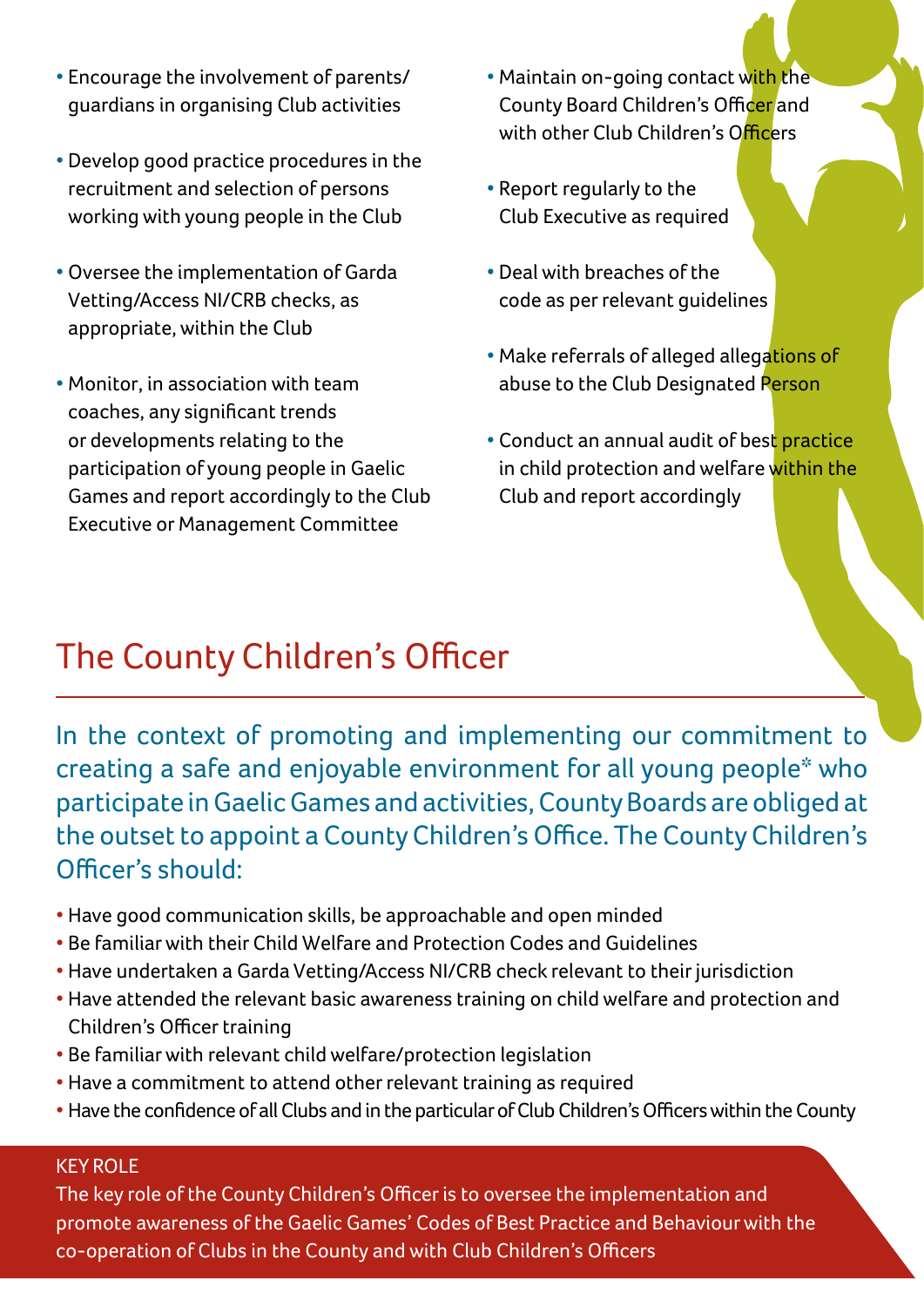### Key tasks

- Ensure that each Club has appointed a Club Children's Officer
- Regularly liaise with all Club Children's Officers; respond to their queries; support and assist them to develop and implement an annual work plan
- Promote and co-ordinate Child Protection in Sport Awareness Workshops for all Clubs in the County; regularly liaise with workshop tutors; ensure that all relevant materials for workshop are provided in a timely manner to the relevant Club/tutor; post-workshop ensure that feedback/registration sheets are collected and returned in accordance with training requirements
- Ensure that the activities of County development squads and/or County under age players, their parents and mentors are compliant with the relevant Gaelic Games Codes, in co-operation with Coiste na nÓg where relevant
- As required, liaise and advise the County Coaching and Games Development structures on strengthening a child centred ethos in their programmes and activities
- Assist, where required, the County Vetting Co-ordinator in the processing of vetting applications on behalf of the Association to the relevant authorities
- Advise on good practice in the recruitment and selection of persons working with young people by all Clubs
- Promote greater consultation with under age players and participation by them in Club and County activities
- Deal with breaches of the Code as per relevant guidelines
- Monitor and report to the County Board and relevant Committees on any significant trends or developments relating to the participation of young people in Gaelic Games
- Review and report to the County Board Executive on the extent and nature of implementation of the relevant Association Codes within the County and by Clubs
- Maintain regular communication and liaison with the National Children's Officer and provide reports as required
- Provide an Annual Report to each Annual County **Board Convention**

#### \*Young People

The term 'young people' is used throughout this leaflet and denotes any person under the age of 18 years.